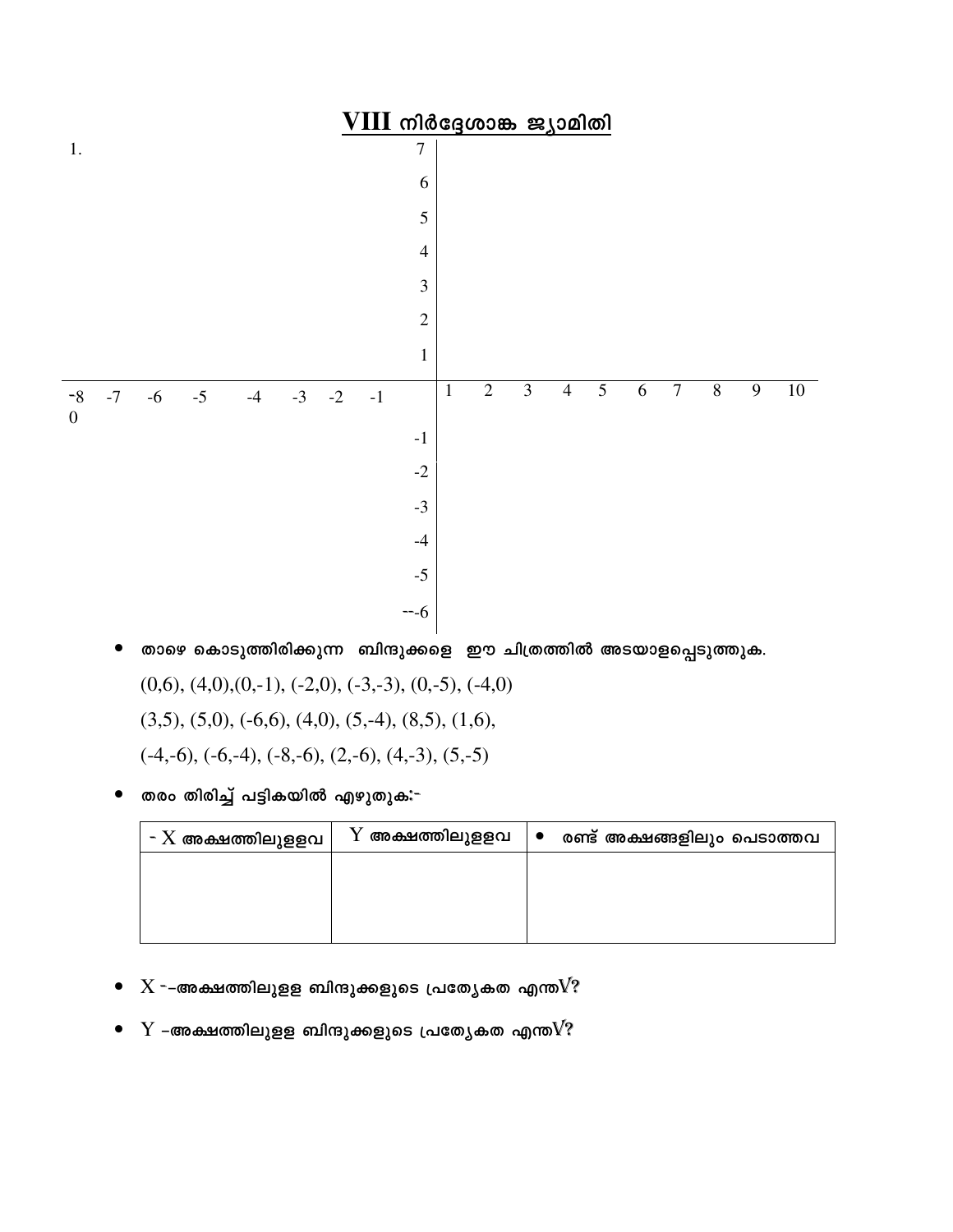രണ്ട് ബിന്ദുക്കൾ  $\left( \mathcal{X}_1, \text{y}_\text{.1} \right) \left( \mathcal{X}_2, \text{y}_\text{.2} \right)$ എന്നിവ ആയാൽ അവ തമ്മിലുളള അകലം=  $\sqrt{(x_1-x_2)^2+(y_1-y_2)^2}$ 

 $2.$  രണ്ട് ബിന്ദുക്കൾ തമ്മിലുളള അകലം



ചിത്രത്തിലെ  $A(1,2), C(7,10)$  എന്നീ ബിന്ദുക്കൾ യോജിപ്പിച്ച് വരയ്ക്കുന്ന രേഖ $AC$  യുടെ നീളം എങ്ങനെ കണക്കാക്കം.

- $\bullet$  മട്ടത്രികോണം  $\rm ABC$  യിൽ  $\rm B$  യുടെ  $\rm x$ -നിർദ്ദേശാങ്കം ഏത്?  $\rm B$  യുടെ  $\rm y$  നിർദ്ദേ ശാങ്കം എന്ത്?
- ${\rm AC}$  കർണമായ ഒരു മട്ടത്രികോണം വരച്ചാൽ അതിന്റെ പാദവും ലംബവും കാണാം.
- പാദം  $\rm AB$  യുടെ നീളവും  $\rm x$  നിർദ്ദേശാങ്കങ്ങളും തമ്മിലുളള ബന്ധം എന്ത $\rm V?$   $\rm AB$  $\bullet$ യുടെ നീളം എത്ര?
- ലംബം  $\operatorname{BC}$  യുടെ നീളവും  $\operatorname{y-}$  നിർദ്ദേശാങ്കങ്ങളും തമ്മിലുളള ബന്ധം എന്ത $\operatorname{P}$   $\operatorname{BC}$ യുടെ നിളം എത്ര?
- കർണം  ${\rm AC}$  യുടെ നീളം എന്ത ${\rm V}$ ?  $\bullet$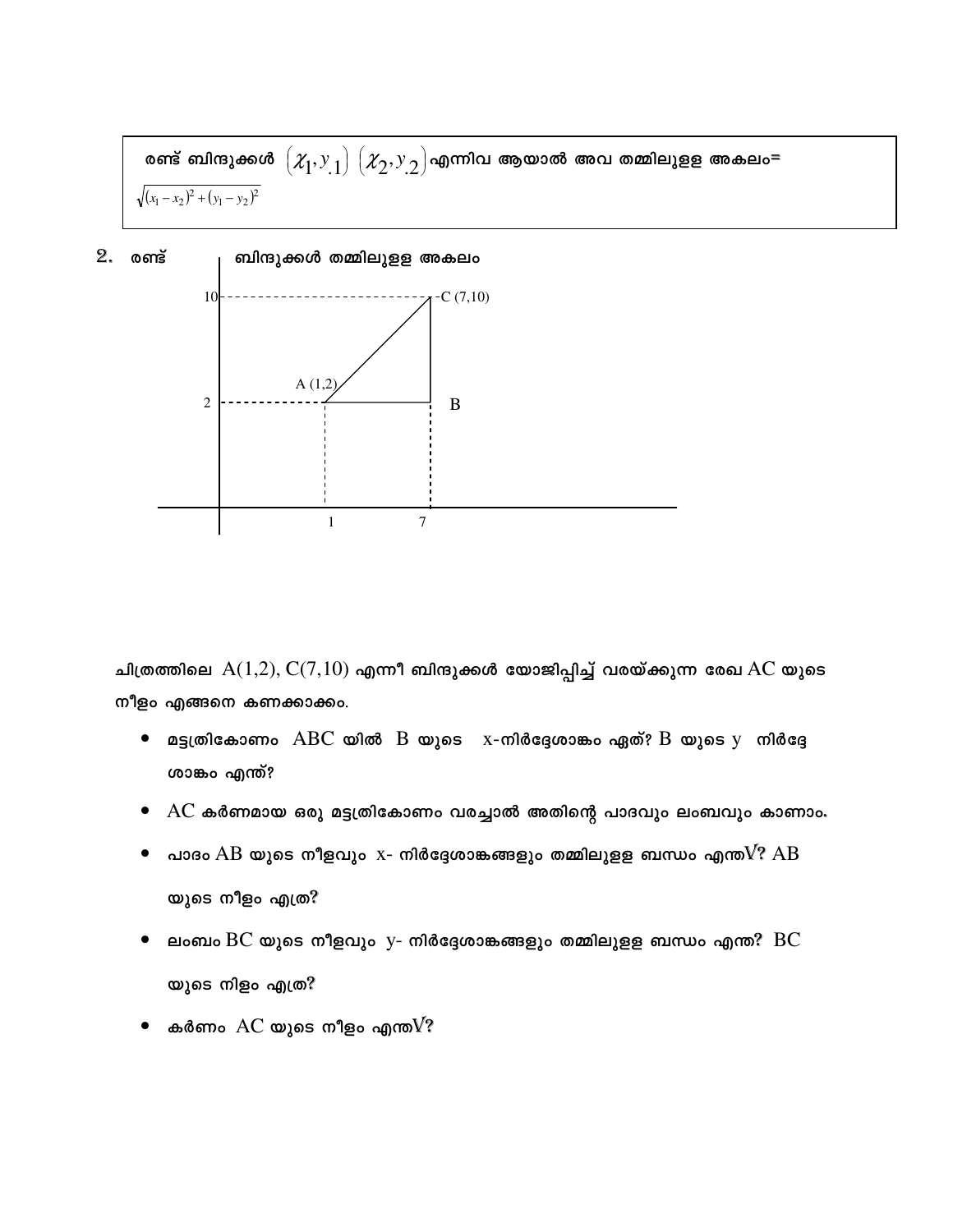

 $\mathrm{A}\ (\chi_1,\mathrm{y}_1)$ ,  $\mathrm{C}(\chi_2,\mathrm{y}_2)$  എന്നീ ബിന്ദുക്കൾ തമ്മിലുളള അകലം എങ്ങനെ കാണാം?  $\bullet$  $AC$  കർണമായ മട്ടത്രികോണം  $ABC$  യിൽ

$$
\begin{aligned}\n\text{AB=} \ x_2 - x_1, & \text{BC=} \ y_2 - y_1 \\
\text{AC=} \ \sqrt{AB^2 + BC^2} \\
&= \sqrt{(x_2 - x_1)^2 + (y_2 - y_1)^2} \\
&= \sqrt{(x_1 - x_2)^2 + (y_1 - y_2)^2}\n\end{aligned}
$$

●  $A(1,2)$   $C(7,10)$   $AC$  യുടെ നീളം കണ്ടെത്താ $A$ ¬ല്ലൊ.

• (-5,3), (4,2)  
\n
$$
= \sqrt{(-5-4)^2 + (\dots \dots \dots )^2}
$$
\n
$$
= \sqrt{(-9)^2 + 1^2}
$$
\n
$$
= \sqrt{81 + \dots}
$$
\n
$$
= \dots \dots \dots
$$
\n• (8 b-2) (2 6) mod multiple 8 600 = 80

ao =  $\sqrt{(\dots \dots \dots -2)^2 + (\dots \dots -6)^2}$ <br>=  $\sqrt{(\dots \dots -2)^2 + (-8)^2}$ റിഒഒ  $=\sqrt{\ldots}$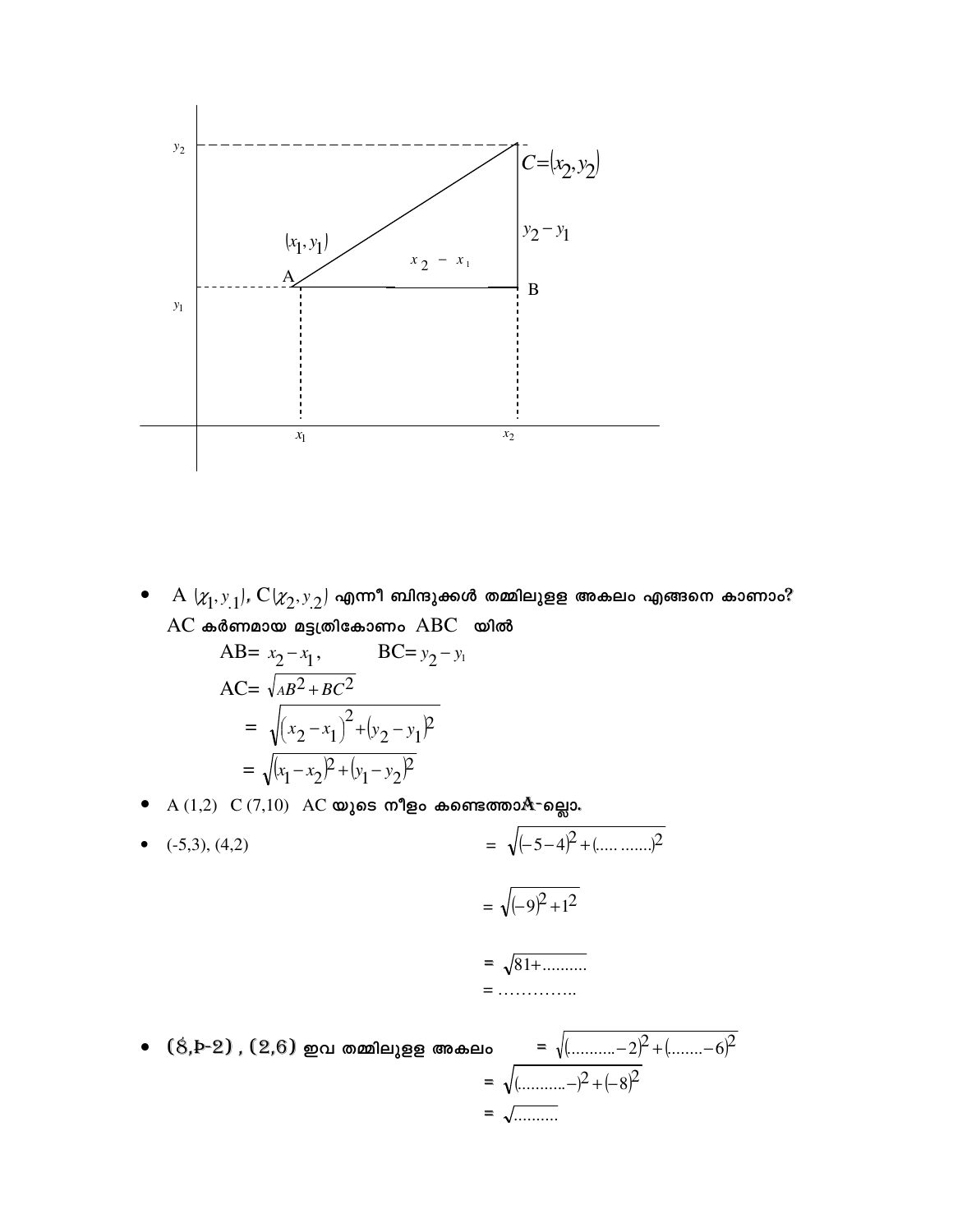• (0,0), (4,5) go on a  
\nmallyge g mod. = 
$$
\sqrt{(0-4)^2 + (0-5)^2}
$$
  
\n=  $\sqrt{(\ldots)^2 + (\ldots)^2}$   
\n=  $\ldots \ldots$   
\n• (0,0)  $(\ldots, \ldots)$  go on a  
\nmallyge g mod. =  $\sqrt{(0-x)^2 + (0-y)^2}$   
\n=  $\sqrt{(-x)^2 + (-y)^2}$   
\n=  $\sqrt{(x)^2 + (y)^2}$   
\n•  $(--3,-4) (0,0)$  go on a  
\nmallyge g  $\omega$  and  $\omega$  =  $\sqrt{(-3-0)^2 + (-4-....)^2}$   
\n=  $\sqrt{(-3)^2 + (-4)^2}$   
\n=  $\sqrt{3^2 + 4^2}$   
\n=  $\ldots \ldots$   
\n=  $\ldots \ldots$   
\n=  $\ldots \ldots$ 

 $3. (3,5)$ ,  $(1,5)$ ,  $(3,0)$  എന്നീ ബിന്ദുക്കൾ യോജിപ്പിച്ചാൽ കിട്ടുന്ന രൂപ $\cancel{\text{M}}$ 

- $\bullet$  ഈ രൂപത്തിന്റെ വശങ്ങളുടെ നീളം കാണണം.
	- $\bullet$   $(3,5)(1,5)$  ഇവ തമ്മിലുളള അകലം
	- $\bullet$   $(3,5)(3,0)$  ഇവ തമ്മിലുളള അകലം =
	- $(1,5), (3,0)$  ഇവ തമ്മിലുളള അകലം =

 $4. A(1,-1), B(4,1), C(1,3)$  എന്നീ ബിന്ദുക്കളിൽ

- $\bullet$   $AB$  യുടെ നീളം
- $\bullet$   $\,$   $\rm BC$  യുടെ നീളം  $\equiv$
- $\bullet$   $AC$  യുടെ നീളം  $\equiv$
- $AB$ ,  $BC$ ,  $AC$  ഇവയുടെ നിളങ്ങൾ തമ്മിലുളള ബന്ധം
	- $\bullet$  AB=BC ആണോ?
	- $\bullet$  AB= AC ആണോ?
	- $\bullet$  BC=AC ആണോ?

ഈ രൂപത്തിന്റെ ഉചിതമായ പേരെന്ത $V$ ?

 $5. (-2, 5), (3, -4), (7, 10)$  ഇവ മട്ടത്രികോണത്തിന്റെ ശീർഷങ്ങളാണോ എന്ന് പരിശോധിക്കു ക.

 $6. P(2,8), Q(5,17), R(-4,-10)$  ഇവ ഒരു രേഖയിലാണോ എന്ന് പരിശോധിക്കുക.

 $\equiv$ 

 $\bullet$  PQ+QR=PR ആയാൽ ഒരേ രേഖയിലാണ്  $P,Q,R$  ഇവ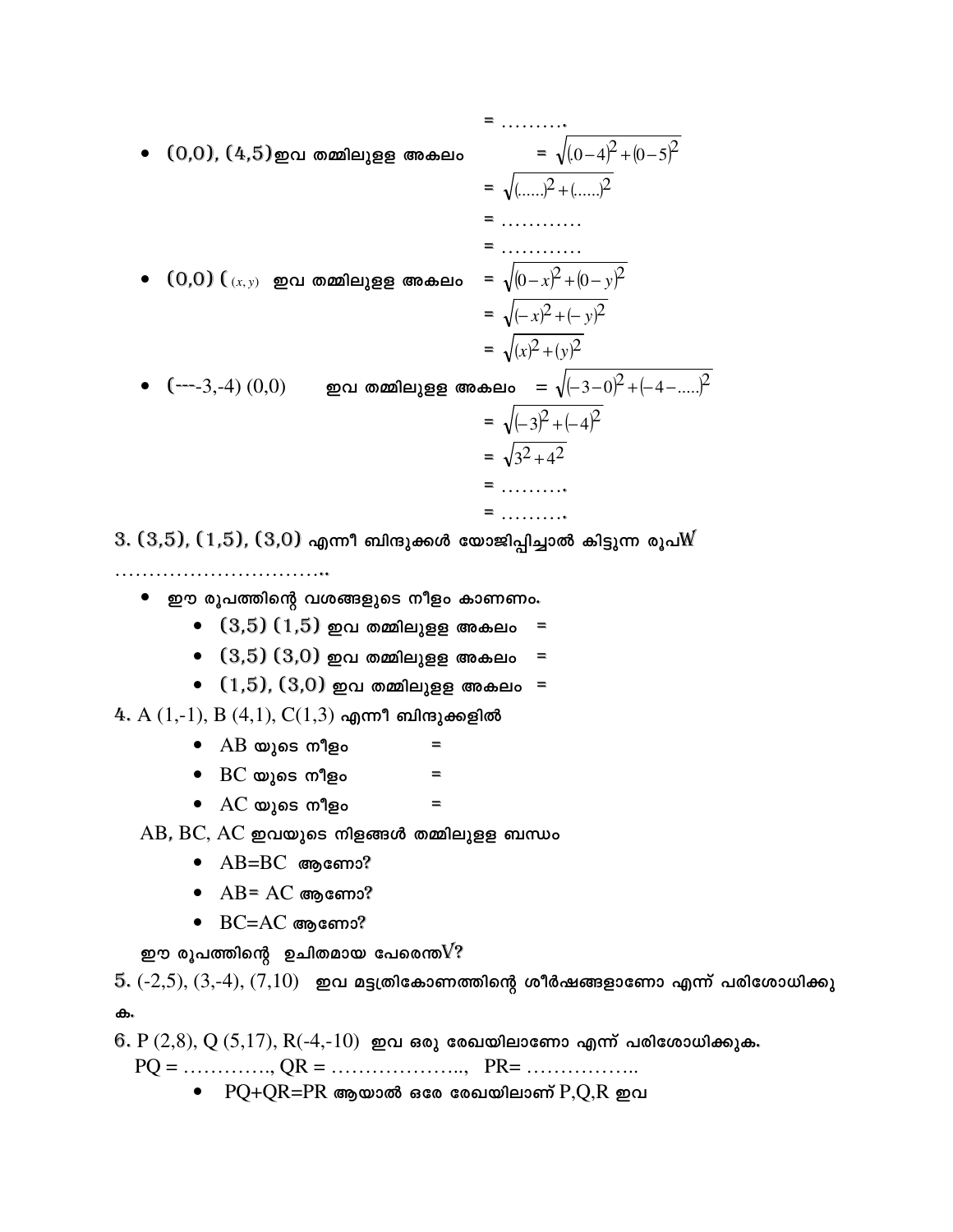

- P യുടെ നിർദ്ദേശാങ്കങ്ങൾ =  $\dots$
- വൃത്തത്തിന്റെ ആരം = .....................
- $\bullet$   $\,$   $\rm ABCD$  എന്നിവയെ സൂചിപ്പിക്കുന്ന സംഖ്യജോടികൾ

A..........., B..............  $C$ ..........,  $D$ ...........

 $\bullet$   $(3,4)$  എന്ന ബിന്ദുവിന്റെ സ്ഥാനം എവിടെയാണ്?  $\dots\dots\dots$ 

(വൃത്തത്തിനകത്തോ, പുറത്തോ)

## $\hat{8}$ . സമചതുരം ABCD യുടെ ശീർഷങ്ങൾ A  $(2,3)$ , B  $(8,3)$  ആയാൽ

- ഏകാദേശ ചിത്രം വരയ്ക്കുക.
-